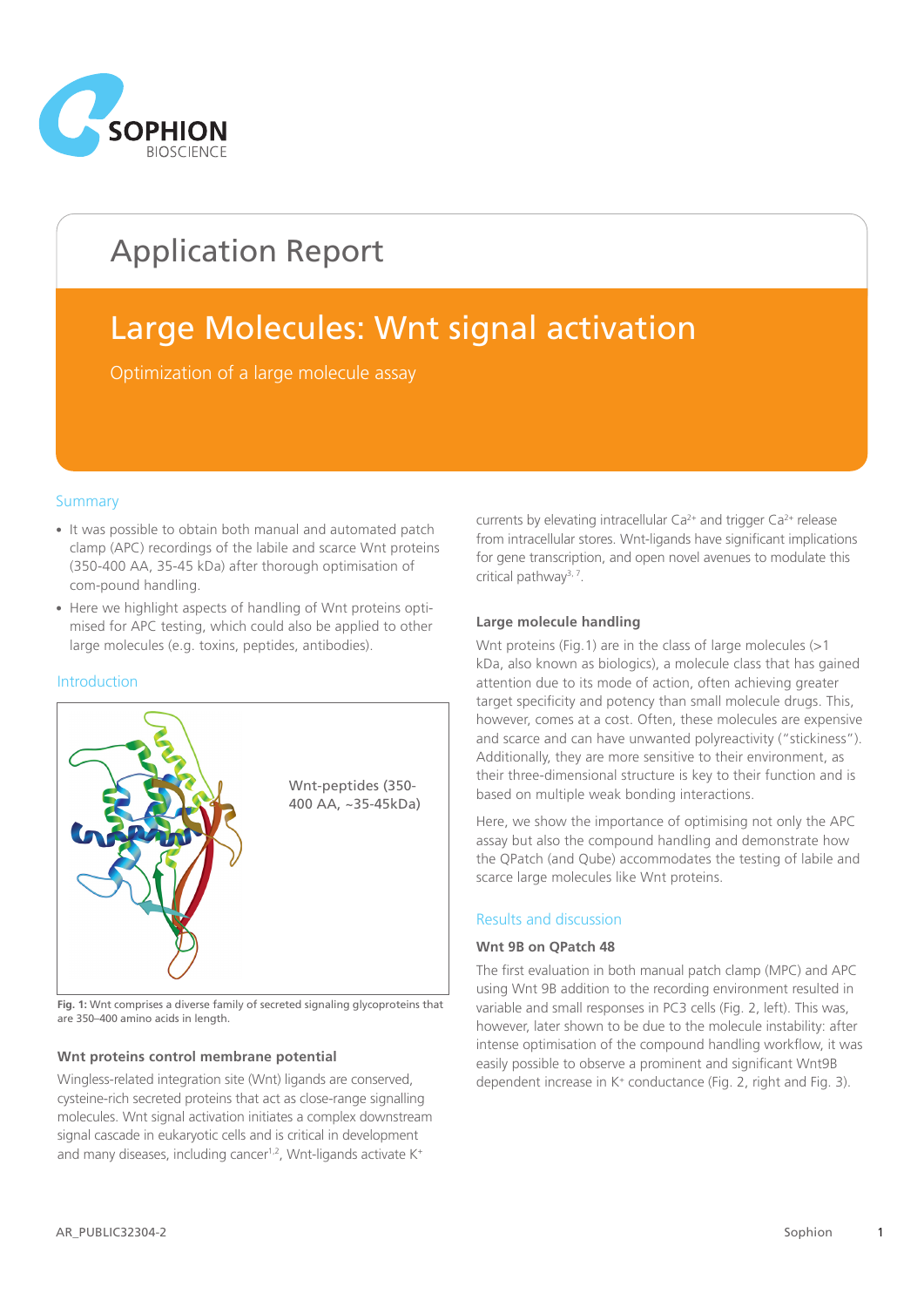

**Fig. 2:** Optimization of compound handling enables evaluation of the Wnt signaling pathway in both manual patch (top) and automated patch clamp (middle/bottom). Left (A-C): recordings before optimization of compound handling. Right (A-C): recordings after optimization of compound handling. (A) Manual patch clamp data: Wnt 9B induced current elicited by Wnt addition. B1+B2) QPatch data: Current measured at +80 mV plotted against time. (C) Raw current traces elicited by a voltage ramp with and without Wnt 9B.



**Fig. 3:** The current measured at 100 mV upon stimulation with Wnt 9B increased several folds by optimizing the compound handling (From 0.3 nA +/- 0.15 nA to 2.5 nA +/- 0.8 nA, n = 21 and 18, respectively. p <0.0001).

#### **Storage, handling and surface of consumables**

Several factors need to be considered when handling large, complex molecules.

#### **1. QPlate: Minimised compound adsorption**

The microfluidic channels connecting the extracellular liquid inlet to the patch site are covered with a layer of pure, hydrophilic glass, which minimises compound adsorption. Additionally, the channel design allows solution exchange using volumes as low as 3  $\mu$ L, thereby limiting compound usage<sup>4</sup>.

#### **2. Compound handling**

The three-dimensional structure is key to their function for large molecules and relies on other, weaker interactions than covalent bonds. This renders these compounds extremely sensitive to their environment, and necessitating low storage temperatures (-20°C or -80°C), gentle handling conditions and reduced handling times and temperatures (e.g. on ice).

### **3. Solubility**

Where Wnt is water-soluble, other large molecule compounds are of a highly lipophilic nature and can be difficult to keep in an aqueous solution. However, with an organic solvent such as DMSO and/or pluronic acid, it is possible to ensure the compound is maintained in solution when applied to the recording environment. Pluronic acid can form micelles, a process that has been shown in literature to be dependent on the pluronic acid variant, temperature, and concentration<sup>5</sup>.

For more information on large molecule handling optimisation for APC recordings, please contact your application specialist or email: info@sophion.com.

#### **Wnt 5A and 10B signal activation**

Not only Wnt 9B, but also the two Wnt proteins, 5A and 10B, were shown to activate currents in PC3 cells (see Fig. 4A and 4B, respectively).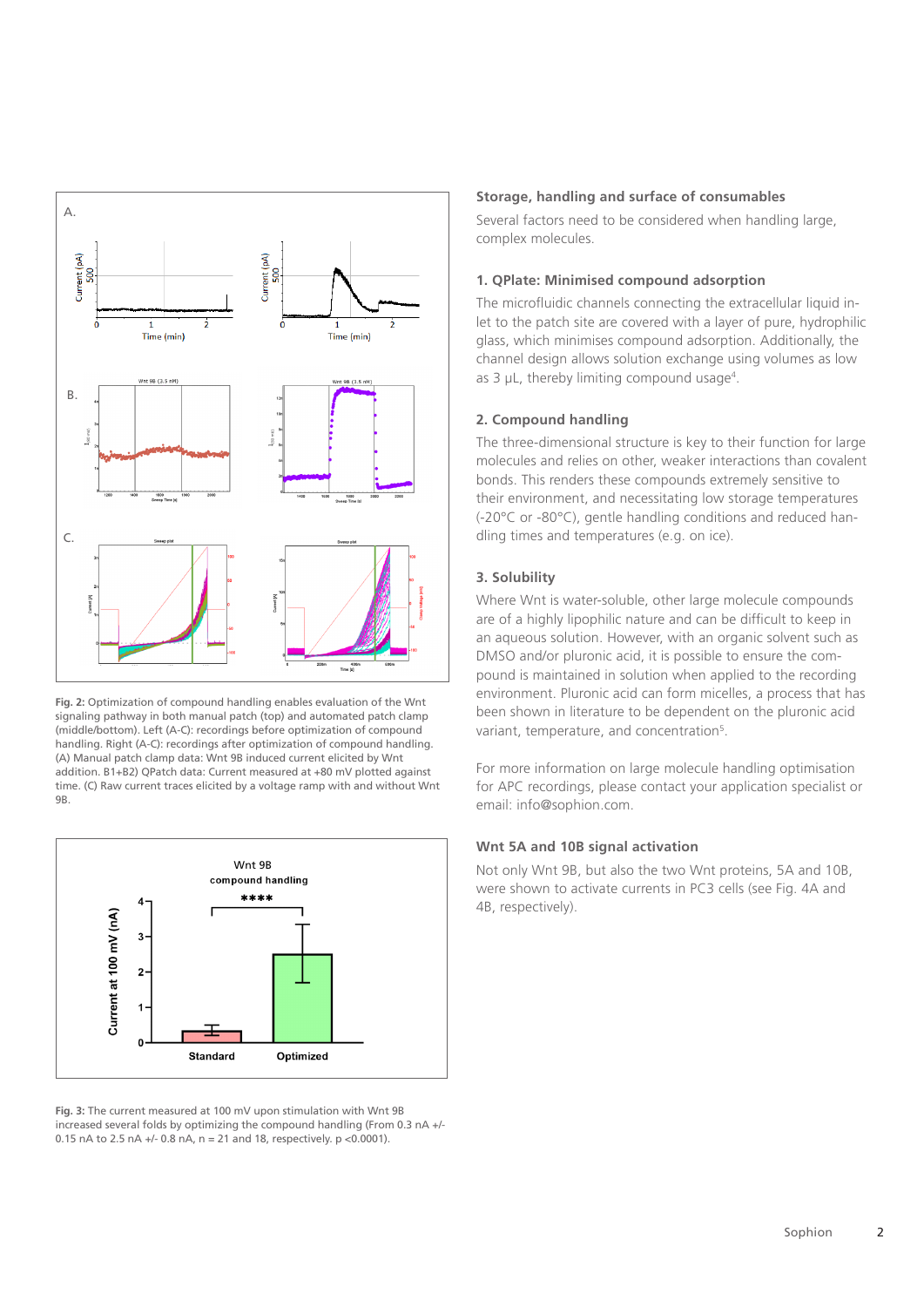

**Fig. 4:** Wnt 5A and 10B on QPatch 48. PC3 current amplitude over time in the absence or presence of A) 1.9 nM Wnt 5A and B) 3.5 nM Wnt 10B. As for Figure 2, a ramp protocol was applied with peak currents measured at +80 mV.



**Fig. 5:** Qube 384 recordings of PC3 cells activated by Wnt proteins after optimisation of compound handling. PC3 current amplitude over time in the absence or presence of 3.5 nM Wnt 5A. As for Figure 2, a ramp protocol was applied. Currents measured at +80mV.

#### **Wnt on Qube 384**

As for the QPlate, the microfluidic channels of the QChip have been optimised to minimise compound adsorption. Consequently, it was also possible to monitor Wnt 5A signal activation on the Qube 384. See Fig. 5.

## Methods

#### **Cells**

PC3 is a prostate cancer cell line obtained from the American Type Culture Collection (ATCC) and cultured in RPMI 1640 (Invitrogen, Paisley, UK) medium containing 5 mM L-glutamine and fetal bovine serum as described previously<sup>6</sup>.

#### **Manual patch clamp**

From Ashmore *et al*., 20197 . Cells were grown on sterile 13 mm-diameter glass coverslips (Thermo Fisher Scientific, Paisley, UK), and recordings were made using an Axon 200B amplifier (Molecular Devices, Sunnyvale, CA, USA). Cells were held at 0 mV, and no series resistance or capacitance compensation was used. The coverslips were placed in a 1.5 ml bath continuously perfused with extracellular solution at 37°C. For more info, see Ashmore *et al*., 20197 .

#### **Automated patch clamp**

QPatch: On the day of the experiment, cells were trypsinized according to Sophion standard procedures, and after harvest, the cell suspensions were prepared by the automated cell preparation. The cells were measured in parallel (with individual amplifiers), with a gigaseal achieved in >90% of the cells. The mean capacitance of a typical sample of 48 stably recorded (>20 min) cells was 29.1 pF, corresponding to a spherical cell 30 µm in diameter. For more info, see Ashmore *et al*., 20197 .

Qube 384: After minor adjustments, mainly in the whole-cell protocol, the QPatch assay was transferred to the Qube.